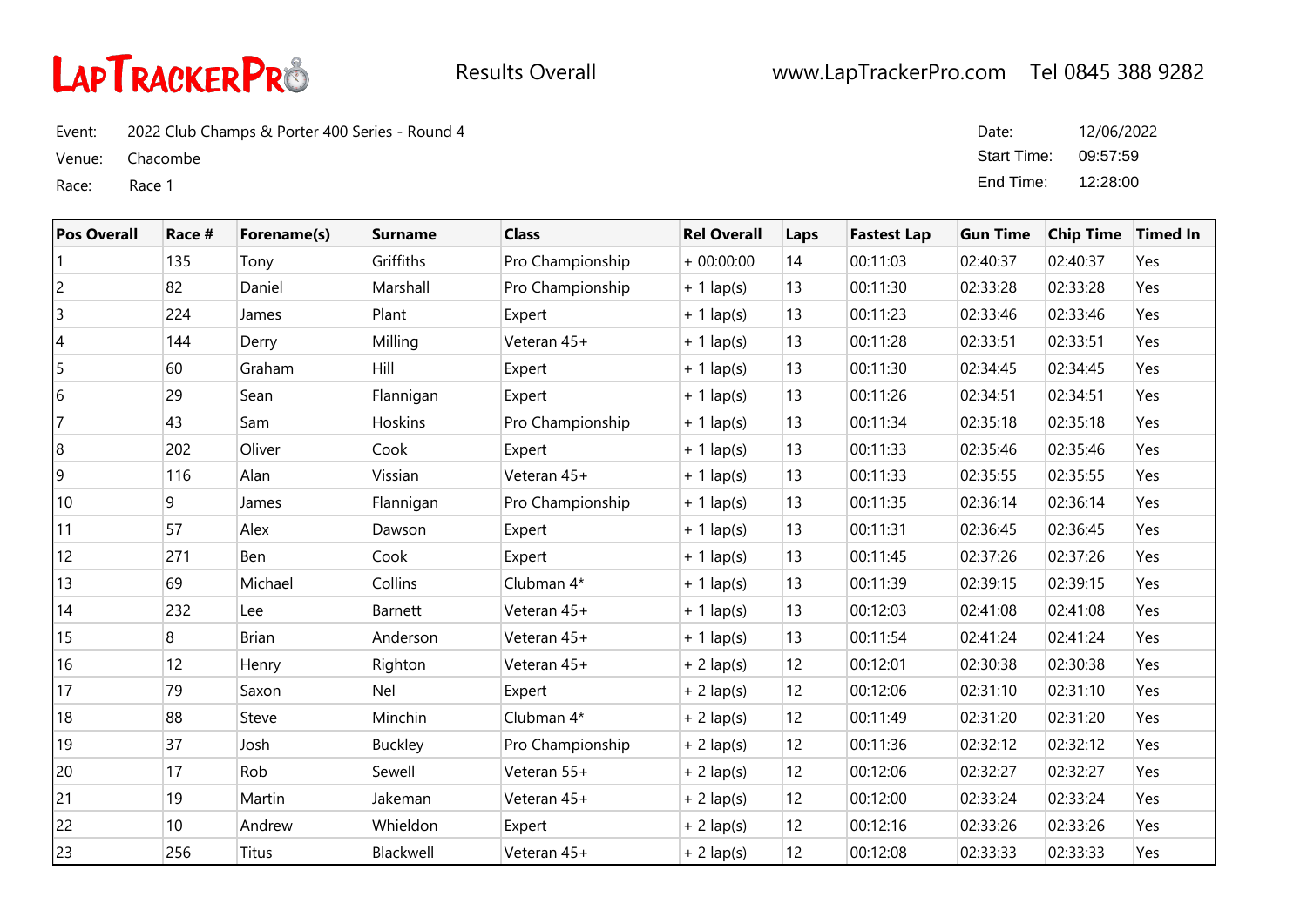| 24 | 134 | Chris       | Morrall      | Clubman 2*       | $+ 2$ lap(s) | 12                | 00:11:58 | 02:33:36 | 02:33:36 | Yes |
|----|-----|-------------|--------------|------------------|--------------|-------------------|----------|----------|----------|-----|
| 25 | 84  | Neil        | Sweeney      | Veteran 45+      | $+ 2$ lap(s) | 12                | 00:12:18 | 02:33:45 | 02:33:45 | Yes |
| 26 | 21  | lan         | Strudley     | Veteran 45+      | $+ 2$ lap(s) | 12                | 00:12:18 | 02:33:49 | 02:33:49 | Yes |
| 27 | 64  | Marc        | Worrall      | Clubman 4*       | $+2$ lap(s)  | 12                | 00:12:08 | 02:33:55 | 02:33:55 | Yes |
| 28 | 712 | Chris       | Kent         | Clubman 4*       | $+ 2$ lap(s) | 12                | 00:12:09 | 02:34:19 | 02:34:19 | Yes |
| 29 | 14  | Richard     | Price        | Clubman 4*       | $+ 2$ lap(s) | 12                | 00:12:04 | 02:34:22 | 02:34:22 | Yes |
| 30 | 322 | Daniel      | Bull         | Clubman 4*       | $+ 2$ lap(s) | 12                | 00:12:01 | 02:34:26 | 02:34:26 | Yes |
| 31 | 128 | Wesley      | Bell         | Sportsman Novice | $+ 2$ lap(s) | 12                | 00:12:07 | 02:34:28 | 02:34:28 | Yes |
| 32 | 243 | Darren      | Thorpe       | Clubman 4*       | $+ 2$ lap(s) | 12                | 00:12:27 | 02:35:25 | 02:35:25 | Yes |
| 33 | 98  | Russell     | Benson       | Veteran 55+      | $+ 2$ lap(s) | 12                | 00:12:19 | 02:35:30 | 02:35:30 | Yes |
| 34 | 170 | Mark        | Walker       | Veteran 55+      | $+ 2$ lap(s) | 12                | 00:12:34 | 02:35:42 | 02:35:42 | Yes |
| 35 | 186 | Martyn      | Grantham     | Sportsman Novice | $+ 2$ lap(s) | 12                | 00:11:58 | 02:35:50 | 02:35:50 | Yes |
| 36 | 107 | Ludovit     | Lucan        | Clubman 2*       | $+ 2$ lap(s) | 12                | 00:12:29 | 02:35:53 | 02:35:53 | Yes |
| 37 | 327 | Jason       | <b>Bates</b> | Clubman 2*       | $+ 2$ lap(s) | 12                | 00:12:15 | 02:36:27 | 02:36:27 | Yes |
| 38 | 3   | Paul        | Crownshaw    | Veteran 55+      | $+ 2$ lap(s) | 12                | 00:12:24 | 02:36:40 | 02:36:40 | Yes |
| 39 | 171 | Lewie       | Davis        | Veteran 55+      | $+ 2$ lap(s) | 12                | 00:12:22 | 02:36:57 | 02:36:57 | Yes |
| 40 | 225 | Danny       | White        | Veteran 55+      | $+ 2$ lap(s) | 12                | 00:12:22 | 02:37:22 | 02:37:22 | Yes |
| 41 | 155 | James       | Yates        | Clubman 4*       | $+ 2$ lap(s) | 12                | 00:12:19 | 02:37:24 | 02:37:24 | Yes |
| 42 | 561 | David       | Threadingham | Clubman 2*       | $+ 2$ lap(s) | 12                | 00:12:24 | 02:37:32 | 02:37:32 | Yes |
| 43 | 118 | Tom         | Hodgkinson   | Sportsman Novice | $+ 2$ lap(s) | 12                | 00:12:17 | 02:37:41 | 02:37:41 | Yes |
| 44 | 20  | Ed          | Sturgess     | Clubman 4*       | $+ 2$ lap(s) | 12                | 00:12:34 | 02:38:07 | 02:38:07 | Yes |
| 45 | 56  | Michael     | Windsor      | Veteran 45+      | $+ 2$ lap(s) | 12                | 00:11:51 | 02:38:43 | 02:38:43 | Yes |
| 46 | 176 | lan         | Nicholls     | Veteran 45+      | $+ 2$ lap(s) | 12                | 00:12:44 | 02:38:53 | 02:38:53 | Yes |
| 47 | 32  | Roger       | Griffiths    | Veteran 55+      | $+ 2$ lap(s) | 12                | 00:12:44 | 02:39:44 | 02:39:44 | Yes |
| 48 | 169 | Sam         | Righton      | Sportsman Novice | $+ 2$ lap(s) | 12                | 00:12:21 | 02:39:47 | 02:39:47 | Yes |
| 49 | 31  | Liam        | Fletcher     | Sportsman Novice | $+ 2$ lap(s) | 12                | 00:12:21 | 02:40:03 | 02:40:03 | Yes |
| 50 | 114 | Paul        | Grewcock     | Veteran 55+      | $+ 2$ lap(s) | $12 \overline{ }$ | 00:12:49 | 02:40:06 | 02:40:06 | Yes |
| 51 | 66  | David       | Copp         | Clubman 2*       | $+ 2$ lap(s) | $12 \overline{ }$ | 00:11:59 | 02:40:28 | 02:40:28 | Yes |
| 52 | 206 | Samuel      | <b>Brice</b> | Clubman 2*       | $+ 2$ lap(s) | 12                | 00:12:33 | 02:40:31 | 02:40:31 | Yes |
| 53 | 58  | <b>Nick</b> | Sanders      | Sportsman Novice | $+ 2$ lap(s) | 12                | 00:12:16 | 02:41:17 | 02:41:17 | Yes |
| 54 | 27  | Jaime       | Hall         | Sportsman Novice | $+ 2$ lap(s) | 12 <sup>°</sup>   | 00:12:18 | 02:41:36 | 02:41:36 | Yes |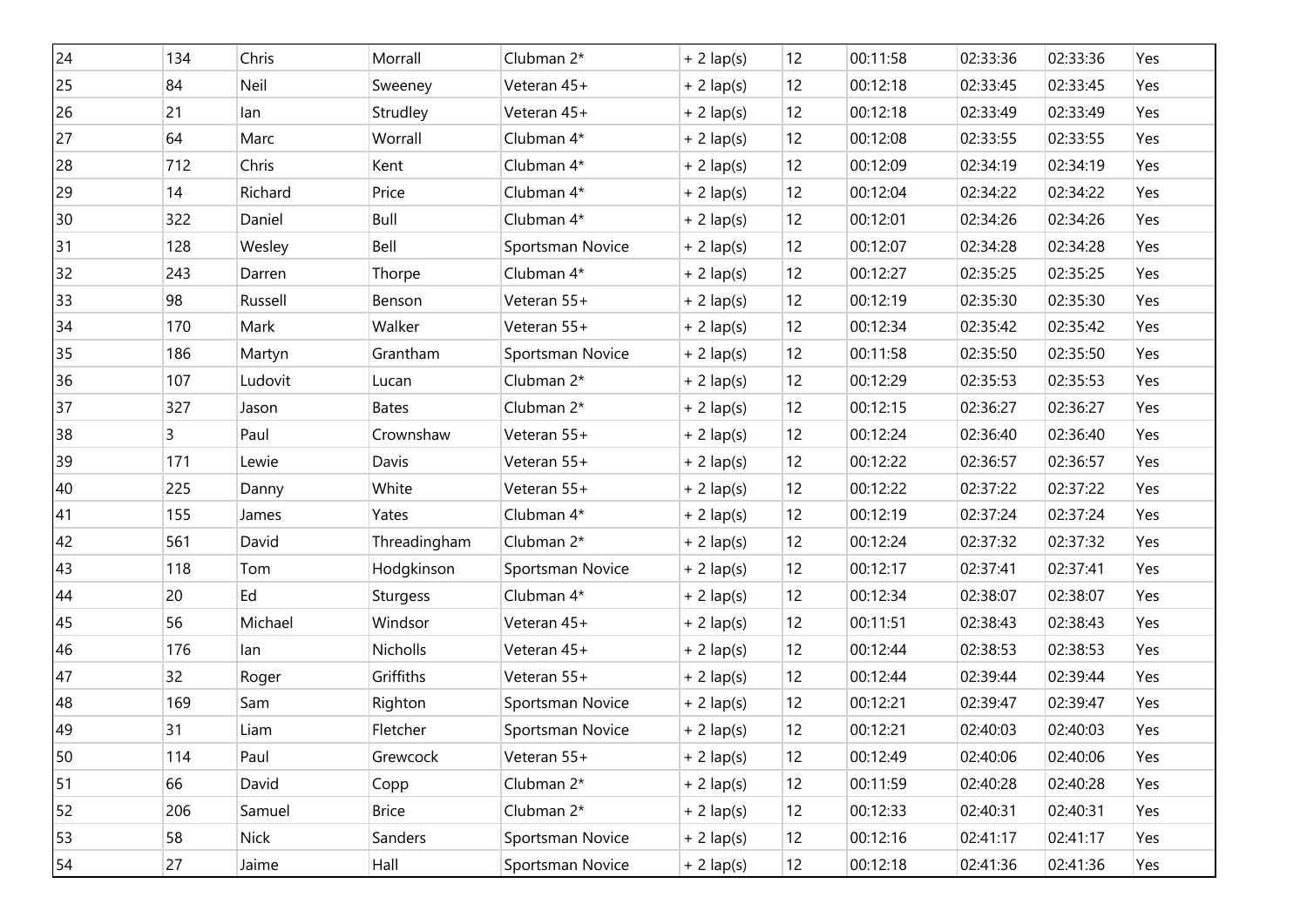| 55 | 216            | Tyler        | Rogers       | Clubman 2*       | $+ 2$ lap(s) | 12 | 00:12:41 | 02:41:47 | 02:41:47 | Yes |
|----|----------------|--------------|--------------|------------------|--------------|----|----------|----------|----------|-----|
| 56 | 411            | Benjamin     | Grey         | Sportsman Novice | $+ 2$ lap(s) | 12 | 00:12:44 | 02:41:57 | 02:41:57 | Yes |
| 57 | 86             | Neil         | Hackett      | Veteran 45+      | $+ 2$ lap(s) | 12 | 00:13:07 | 02:42:03 | 02:42:03 | Yes |
| 58 | 191            | Miguel       | Muntaner     | Veteran 45+      | $+ 2$ lap(s) | 12 | 00:12:44 | 02:42:13 | 02:42:13 | Yes |
| 59 | 311            | Tyler        | Smith        | Sportsman Novice | $+ 2$ lap(s) | 12 | 00:12:33 | 02:42:29 | 02:42:29 | Yes |
| 60 | 737            | Danny        | Hatwell      | Sportsman Novice | $+ 2$ lap(s) | 12 | 00:12:47 | 02:42:31 | 02:42:31 | Yes |
| 61 | 183            | Wayne        | Parkes       | Veteran 55+      | $+3$ lap(s)  | 11 | 00:13:12 | 02:30:01 | 02:30:01 | Yes |
| 62 | 30             | Craig        | Jones (30)   | Sportsman Novice | $+3$ lap(s)  | 11 | 00:12:47 | 02:30:35 | 02:30:35 | Yes |
| 63 | 117            | Owen         | Strudley     | Sportsman Novice | $+3$ lap(s)  | 11 | 00:12:16 | 02:31:13 | 02:31:13 | Yes |
| 64 | 5              | Mark         | Elden        | Clubman 2*       | $+3$ lap(s)  | 11 | 00:12:33 | 02:31:18 | 02:31:18 | Yes |
| 65 | 177            | Daniel       | Astwood      | Veteran 45+      | $+3$ lap(s)  | 11 | 00:12:50 | 02:31:27 | 02:31:27 | Yes |
| 66 | 24             | Mervyn       | Edwards      | Veteran 55+      | $+3$ lap(s)  | 11 | 00:13:05 | 02:31:32 | 02:31:32 | Yes |
| 67 | 96             | Tony         | Cave         | Veteran 55+      | $+3$ lap(s)  | 11 | 00:13:08 | 02:31:47 | 02:31:47 | Yes |
| 68 | 40             | Matt         | Hooper       | Sportsman Novice | $+3$ lap(s)  | 11 | 00:12:47 | 02:31:56 | 02:31:56 | Yes |
| 69 | 6              | Terry        | Hoskins      | Veteran 55+      | $+3$ lap(s)  | 11 | 00:13:05 | 02:32:30 | 02:32:30 | Yes |
| 70 | 209            | Derek        | <b>Brice</b> | Clubman 4*       | $+3$ lap(s)  | 11 | 00:13:13 | 02:32:32 | 02:32:32 | Yes |
| 71 | 76             | Jerry        | Justice      | Veteran 45+      | $+3$ lap(s)  | 11 | 00:13:16 | 02:32:44 | 02:32:44 | Yes |
| 72 | 192            | Geordie      | Smith        | Veteran 45+      | $+3$ lap(s)  | 11 | 00:12:22 | 02:32:50 | 02:32:50 | Yes |
| 73 | 106            | Matthew      | Jesson       | Sportsman Novice | $+3$ lap(s)  | 11 | 00:13:01 | 02:32:53 | 02:32:53 | Yes |
| 74 | 226            | <b>Nick</b>  | Basson       | Sportsman Novice | $+3$ lap(s)  | 11 | 00:12:34 | 02:32:56 | 02:32:56 | Yes |
| 75 | 36             | Andrew       | Grant        | Veteran 45+      | $+3$ lap(s)  | 11 | 00:13:06 | 02:33:30 | 02:33:30 | Yes |
| 76 | 119            | <b>Ellis</b> | Hadley       | Sportsman Novice | $+3$ lap(s)  | 11 | 00:12:53 | 02:33:39 | 02:33:39 | Yes |
| 77 | 47             | Antony       | Heatley      | Veteran 55+      | $+3$ lap(s)  | 11 | 00:12:56 | 02:33:42 | 02:33:42 | Yes |
| 78 | 4              | Martin       | Drinkwater   | Veteran 55+      | $+3$ lap(s)  | 11 | 00:13:25 | 02:34:54 | 02:34:54 | Yes |
| 79 | 109            | Simon        | Etheridge    | Sportsman Novice | $+3$ lap(s)  | 11 | 00:12:48 | 02:35:09 | 02:35:09 | Yes |
| 80 | $\overline{c}$ | Shane        | Brandon      | Veteran 55+      | $+3$ lap(s)  | 11 | 00:13:37 | 02:35:40 | 02:35:40 | Yes |
| 81 | 403            | Mark         | Woodburn     | Sportsman Novice | $+3$ lap(s)  | 11 | 00:13:12 | 02:36:07 | 02:36:07 | Yes |
| 82 | 87             | Gary         | Dennahey     | Clubman 4*       | $+3$ lap(s)  | 11 | 00:13:16 | 02:36:33 | 02:36:33 | Yes |
| 83 | 221            | Matthew      | Basson       | Sportsman Novice | $+3$ lap(s)  | 11 | 00:13:17 | 02:38:21 | 02:38:21 | Yes |
| 84 | 99             | Joe          | Potter       | Sportsman Novice | $+3$ lap(s)  | 11 | 00:13:13 | 02:39:00 | 02:39:00 | Yes |
| 85 | 150            | <b>Nick</b>  | Randle       | Sportsman Novice | $+3$ lap(s)  | 11 | 00:13:26 | 02:39:04 | 02:39:04 | Yes |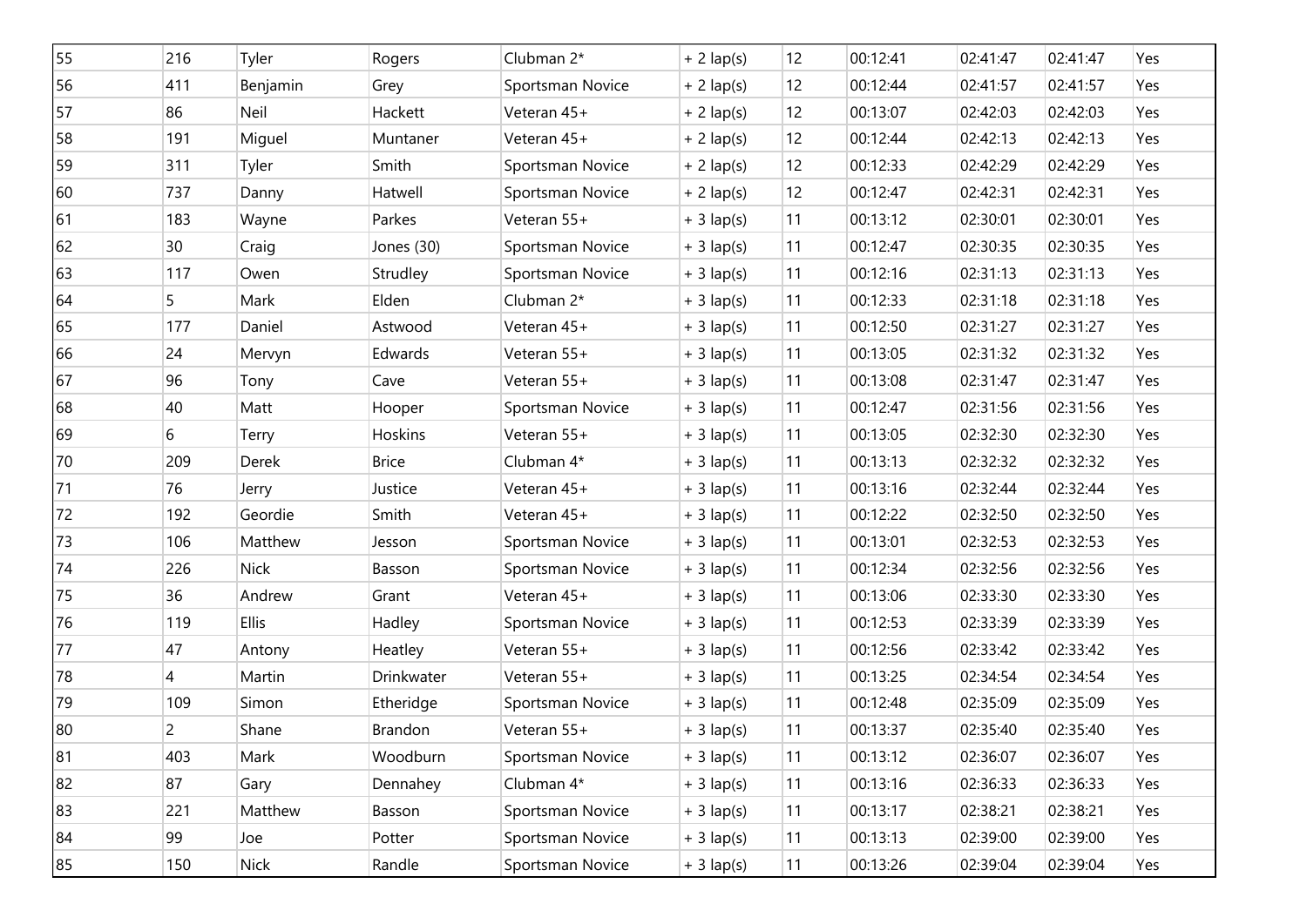| 86  | 173 | Rory        | Gilbert       | Sportsman Novice | $+3$ lap(s) | 11           | 00:13:14 | 02:39:26 | 02:39:26 | Yes |
|-----|-----|-------------|---------------|------------------|-------------|--------------|----------|----------|----------|-----|
| 87  | 51  | Robert      | Rumley        | Veteran 55+      | $+3$ lap(s) | 11           | 00:13:52 | 02:39:32 | 02:39:32 | Yes |
| 88  | 167 | Terence     | Jones         | Sportsman Novice | $+3$ lap(s) | 11           | 00:13:41 | 02:39:34 | 02:39:34 | Yes |
| 89  | 761 | Richard     | Kirkland      | Sportsman Novice | $+3$ lap(s) | 11           | 00:13:25 | 02:39:49 | 02:39:49 | Yes |
| 90  | 181 | Paul        | Hoskins       | Veteran 55+      | $+3$ lap(s) | 11           | 00:13:48 | 02:40:25 | 02:40:25 | Yes |
| 91  | 267 | Sam         | Gilbert       | Sportsman Novice | $+3$ lap(s) | 11           | 00:13:39 | 02:40:57 | 02:40:57 | Yes |
| 92  | 148 | Stuart      | Richards      | Sportsman Novice | $+3$ lap(s) | 11           | 00:13:47 | 02:41:06 | 02:41:06 | Yes |
| 93  | 120 | George      | Palmer-Beames | Sportsman Novice | $+3$ lap(s) | 11           | 00:13:11 | 02:41:10 | 02:41:10 | Yes |
| 94  | 50  | Clive       | Craddock      | Sportsman Novice | $+3$ lap(s) | 11           | 00:13:41 | 02:41:45 | 02:41:45 | Yes |
| 95  | 383 | Andy        | Kinvig        | Sportsman Novice | $+3$ lap(s) | 11           | 00:13:51 | 02:42:56 | 02:42:56 | Yes |
| 96  | 59  | <b>Nick</b> | Palmer        | Sportsman Novice | $+3$ lap(s) | 11           | 00:14:05 | 02:43:24 | 02:43:24 | Yes |
| 97  | 65  | Tony        | Copp          | Veteran 55+      | $+4$ lap(s) | 10           | 00:13:33 | 02:30:32 | 02:30:32 | Yes |
| 98  | 717 | Ashley      | Page          | Clubman 2*       | $+4$ lap(s) | 10           | 00:12:20 | 02:30:37 | 02:30:37 | Yes |
| 99  | 41  | Robin       | Isaac         | Trail            | $+4$ lap(s) | 10           | 00:14:19 | 02:30:41 | 02:30:41 | Yes |
| 100 | 180 | Alan        | Minchin       | Sportsman Novice | $+4$ lap(s) | $10$         | 00:13:59 | 02:31:22 | 02:31:22 | Yes |
| 101 | 163 | Simon       | Righton       | Veteran 55+      | $+4$ lap(s) | 10           | 00:12:59 | 02:31:44 | 02:31:44 | Yes |
| 102 | 92  | Phil        | Churchley     | Sportsman Novice | $+4$ lap(s) | $10$         | 00:13:51 | 02:31:51 | 02:31:51 | Yes |
| 103 | 52  | Charlie     | Langston      | Clubman 2*       | $+4$ lap(s) | 10           | 00:12:08 | 02:31:54 | 02:31:54 | Yes |
| 104 | 179 | Chris       | Jones         | Clubman 2*       | $+4$ lap(s) | $10$         | 00:13:53 | 02:32:02 | 02:32:02 | Yes |
| 105 | 125 | Graham      | Hayward       | Sportsman Novice | $+4$ lap(s) | 10           | 00:14:08 | 02:32:08 | 02:32:08 | Yes |
| 106 | 222 | Martin      | Ryan          | Sportsman Novice | $+4$ lap(s) | $10$         | 00:13:50 | 02:34:17 | 02:34:17 | Yes |
| 107 | 168 | Caine       | Wilcox        | Sportsman Novice | $+4$ lap(s) | 10           | 00:14:12 | 02:34:46 | 02:34:46 | Yes |
| 108 | 246 | Mike        | Gordon        | Veteran 45+      | $+4$ lap(s) | 10           | 00:14:13 | 02:34:49 | 02:34:49 | Yes |
| 109 | 44  | Mark        | Davies        | Sportsman Novice | $+4$ lap(s) | $10$         | 00:14:20 | 02:35:12 | 02:35:12 | Yes |
| 110 | 105 | Courtney    | Bunyan        | Sportsman Novice | $+4$ lap(s) | 10           | 00:14:23 | 02:35:16 | 02:35:16 | Yes |
| 111 | 104 | Simon       | Dawe          | Clubman 2*       | $+4$ lap(s) | 10           | 00:14:15 | 02:35:52 | 02:35:52 | Yes |
| 112 | 129 | Neil        | Hawkes        | Veteran 45+      | $+4$ lap(s) | 10           | 00:13:38 | 02:36:21 | 02:36:21 | Yes |
| 113 | 332 | Stuart      | Jones         | Sportsman Novice | $+4$ lap(s) | 10           | 00:14:39 | 02:36:36 | 02:36:36 | Yes |
| 114 | 89  | David       | Marshall      | Sportsman Novice | $+4$ lap(s) | 10           | 00:14:33 | 02:37:30 | 02:37:30 | Yes |
| 115 | 187 | Tom         | Bushby        | Sportsman Novice | $+4$ lap(s) | 10           | 00:13:58 | 02:37:52 | 02:37:52 | Yes |
| 116 | 45  | Antony      | Jelley        | Sportsman Novice | $+4$ lap(s) | $ 10\rangle$ | 00:13:49 | 02:38:03 | 02:38:03 | Yes |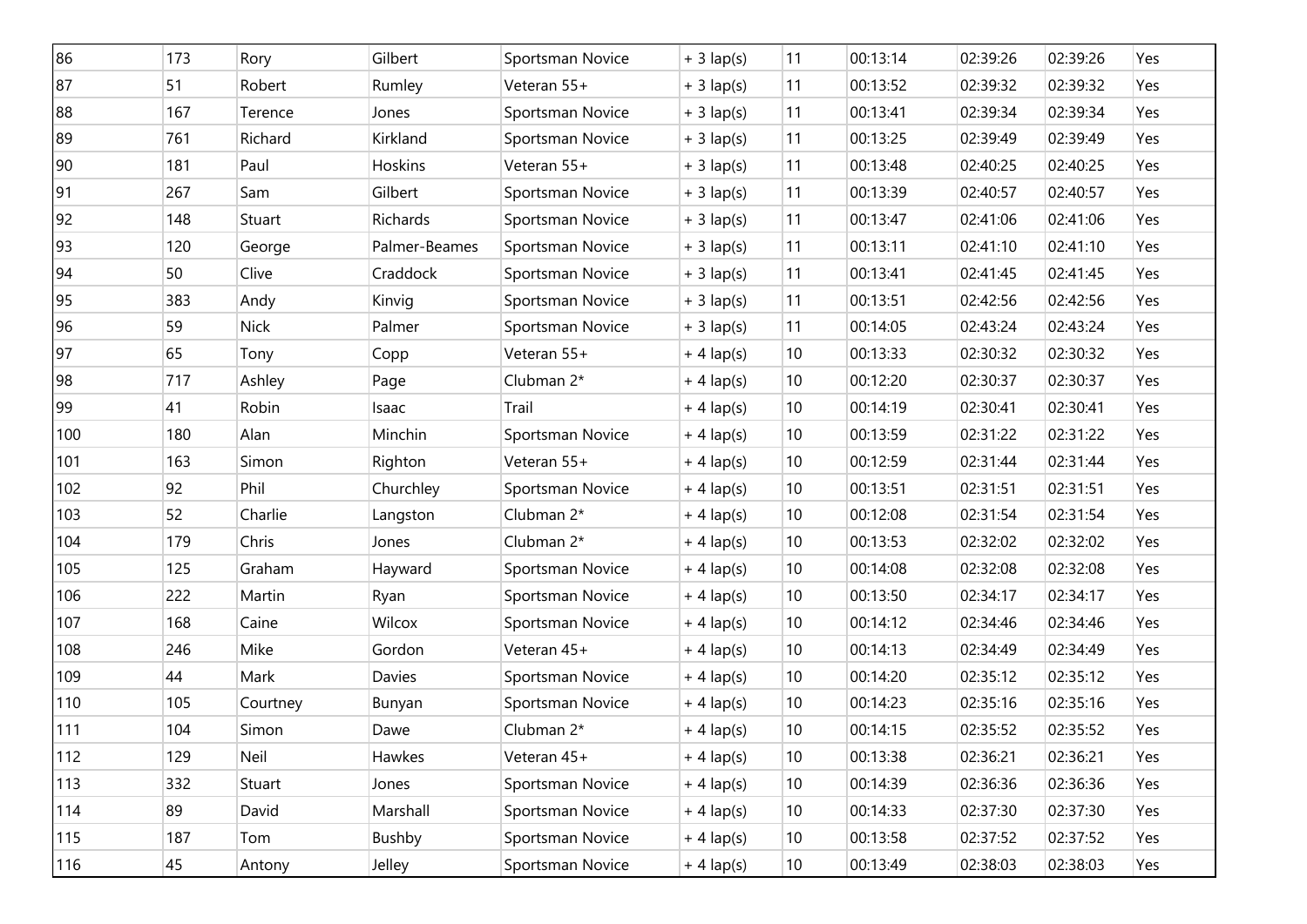| 117 | 137 | Richard     | <b>Barnes</b>  | Veteran 55+      | $+4$ lap(s)  | 10             | 00:14:54 | 02:38:12 | 02:38:12 | Yes |
|-----|-----|-------------|----------------|------------------|--------------|----------------|----------|----------|----------|-----|
| 118 | 139 | Simon       | Isaacs         | Veteran 45+      | $+4$ lap(s)  | 10             | 00:14:37 | 02:38:32 | 02:38:32 | Yes |
| 119 | 74  | Joe         | Tomlinson      | Sportsman Novice | $+4$ lap(s)  | 10             | 00:14:41 | 02:43:19 | 02:43:19 | Yes |
| 120 | 142 | Anthony     | Hoskins        | Sportsman Novice | $+4$ lap(s)  | $10$           | 00:14:19 | 02:43:26 | 02:43:26 | Yes |
| 121 | 408 | Chris       | Copeman        | Sportsman Novice | $+4$ lap(s)  | 10             | 00:14:42 | 02:43:29 | 02:43:29 | Yes |
| 122 | 49  | Martin      | Whitehouse     | Veteran 55+      | $+4$ lap(s)  | $10$           | 00:14:56 | 02:44:04 | 02:44:04 | Yes |
| 123 | 53  | Thomas      | <b>Bates</b>   | Sportsman Novice | $+4$ lap(s)  | 10             | 00:14:46 | 02:44:15 | 02:44:15 | Yes |
| 124 | 722 | Josh        | Thomas         | Sportsman Novice | $+4$ lap(s)  | $10$           | 00:15:09 | 02:44:49 | 02:44:49 | Yes |
| 125 | 406 | Gary        | Samuel         | Sportsman Novice | $+ 5$ lap(s) | 9              | 00:13:17 | 02:31:29 | 02:31:29 | Yes |
| 126 | 351 | Francisco   | Siro           | Clubman 4*       | $+ 5$ lap(s) | 9              | 00:15:28 | 02:32:06 | 02:32:06 | Yes |
| 127 | 407 | Jake        | Harper         | Sportsman Novice | $+ 5$ lap(s) | 9              | 00:15:44 | 02:33:54 | 02:33:54 | Yes |
| 128 | 63  | Geof        | Forty          | Clubman 2*       | $+ 5$ lap(s) | 9              | 00:14:13 | 02:35:57 | 02:35:57 | Yes |
| 129 | 166 | Jason       | Kane           | Sportsman Novice | $+ 5$ lap(s) | $\overline{9}$ | 00:15:06 | 02:36:30 | 02:36:30 | Yes |
| 130 | 143 | Sam         | Stone          | Sportsman Novice | $+ 5$ lap(s) | 9              | 00:15:47 | 02:36:31 | 02:36:31 | Yes |
| 131 | 402 | Henry       | Beadle         | Sportsman Novice | $+ 5$ lap(s) | 9              | 00:14:56 | 02:36:42 | 02:36:42 | Yes |
| 132 | 401 | Jon         | Beadle         | Sportsman Novice | $+ 5$ lap(s) | 9              | 00:14:48 | 02:36:48 | 02:36:48 | Yes |
| 133 | 15  | Dan         | Woodall        | Classic (Pre 89) | $+ 5$ lap(s) | 9              | 00:15:49 | 02:39:17 | 02:39:17 | Yes |
| 134 | 182 | <b>Nick</b> | Haines         | Sportsman Novice | $+ 5$ lap(s) | 9              | 00:16:09 | 02:39:29 | 02:39:29 | Yes |
| 135 | 409 | Lisa        | Pygall         | Ladies           | $+ 5$ lap(s) | 9              | 00:16:52 | 02:39:56 | 02:39:56 | Yes |
| 136 | 152 | Dale        | Nicholds       | Clubman 2*       | $+ 5$ lap(s) | 9              | 00:13:55 | 02:42:33 | 02:42:33 | Yes |
| 137 | 110 | Adam        | Bennett        | Clubman 2*       | $+ 6$ lap(s) | 8              | 00:15:01 | 02:31:25 | 02:31:25 | Yes |
| 138 | 113 | Justin      | Sims           | Trail            | $+ 6$ lap(s) | 8              | 00:16:20 | 02:31:35 | 02:31:35 | Yes |
| 139 | 67  | Finley      | Forty          | Clubman 2*       | $+ 6$ lap(s) | 8              | 00:13:20 | 02:32:04 | 02:32:04 | Yes |
| 140 | 149 | Dave        | Adams          | Clubman 2*       | $+ 6$ lap(s) | 8              | 00:14:25 | 02:32:10 | 02:32:10 | Yes |
| 141 | 350 | Graham      | Ayliff         | Veteran 45+      | $+ 6$ lap(s) | 8              | 00:13:12 | 02:32:47 | 02:32:47 | Yes |
| 142 | 77  | Thomas      | Justice        | Sportsman Novice | $+ 6$ lap(s) | 8              | 00:15:03 | 02:36:59 | 02:36:59 | Yes |
| 143 | 212 | Cameron     | Sadler         | Sportsman Novice | $+7$ lap(s)  | $\overline{7}$ | 00:13:48 | 02:32:14 | 02:32:14 | Yes |
| 144 | 61  | Oliver      | Forty          | Clubman 2*       | $+7$ lap(s)  | $\overline{7}$ | 00:14:56 | 02:36:00 | 02:36:00 | Yes |
| 145 | 367 | Stephen     | Sadler         | Sportsman Novice | $+ 8$ lap(s) | 6              | 00:15:05 | 02:31:41 | 02:31:41 | Yes |
| 146 | 33  | Simon       | <b>Buckley</b> | Veteran 45+      | $+ 8$ lap(s) | 6              | 00:13:54 | 02:31:49 | 02:31:49 | Yes |
| 147 | 138 | Trevor      | Jeeves         | Clubman 2*       | $+9$ lap(s)  | 5              | 00:13:47 | 02:32:55 | 02:32:55 | Yes |